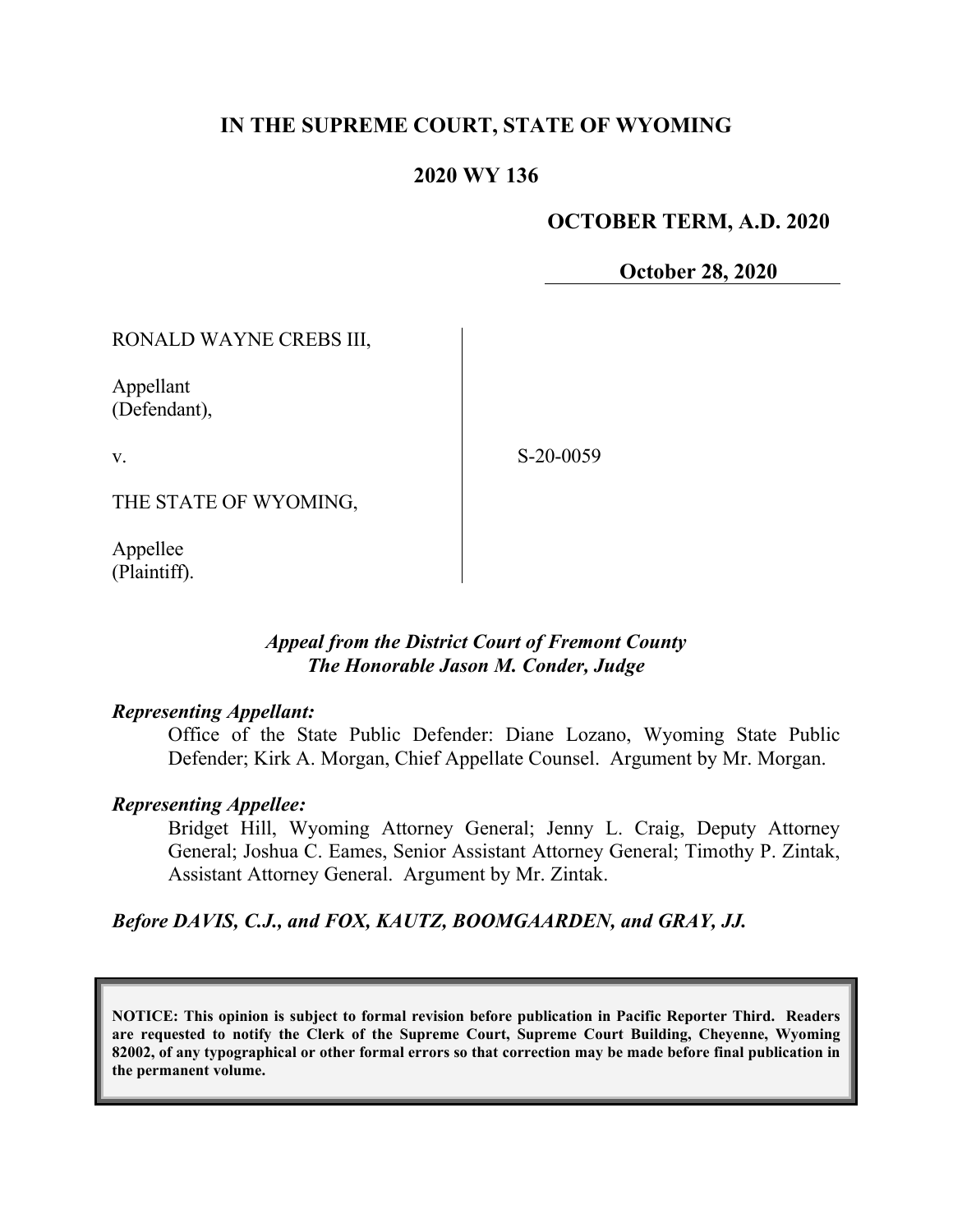#### **GRAY, Justice.**

[¶1] On October 2, 2017, Ronald Wayne Crebs III was arrested and detained in Natrona County for the October 1, 2017 theft of a Honda Civic. While he was detained in Natrona County, Fremont County filed charges against him for the theft of a Toyota Sequoia. Although Fremont County filed an Information, it did not pursue further prosecution on these charges for 481 days—during which time, Mr. Crebs was convicted in Natrona County and was serving a four to seven-year prison sentence. Fremont County did file a detainer against Mr. Crebs while he was in Natrona County custody. Mr. Crebs filed two *pro se* motions from prison, including a Motion to Dismiss for lack of a speedy trial.<sup>[1](#page-1-0)</sup> On September 26, 2019, Mr. Crebs, now represented by counsel, filed a second Motion to Dismiss the Fremont County charges based on speedy trial violations. After a hearing, the district court denied the motion. Mr. Crebs entered into a conditional guilty plea agreement, reserving the speedy trial issue. Mr. Crebs appeals. We affirm.

#### *ISSUE*

[¶2] Was Mr. Crebs denied his constitutional right to speedy trial?

# *FACTS*

## **A. Factual Background**

[¶3] The facts are not in dispute. On October 1, 2017, the Casper Police Department responded to a report of a burglary at Big Dawg Auto. When the caller arrived at work, she found a pried-open door and open window. She reported the theft of a 2003 silver Honda Civic and multiple temporary vehicle registrations.

[¶4] On October 2, 2017, the Fremont County Sheriff's Office received a report of a stolen Toyota Sequoia. Officers then sighted the Toyota Sequoia in Fremont County, and, after a high-speed chase, stopped it in Natrona County. The driver, Mr. Crebs, was arrested and transported to the Natrona County Detention Center. Mr. Crebs admitted to stealing the Honda Civic and the Toyota Sequoia.

## **B. Procedural Background**

[¶5] On October 4, 2017, Natrona County charged Mr. Crebs with burglary and wrongful taking or disposing of property related to the Honda Civic. Mr. Crebs was not able to post bond and remained in jail until his conviction and sentencing.

<span id="page-1-0"></span><sup>1</sup> The district court did not rule on Mr. Crebs's *pro se* motion.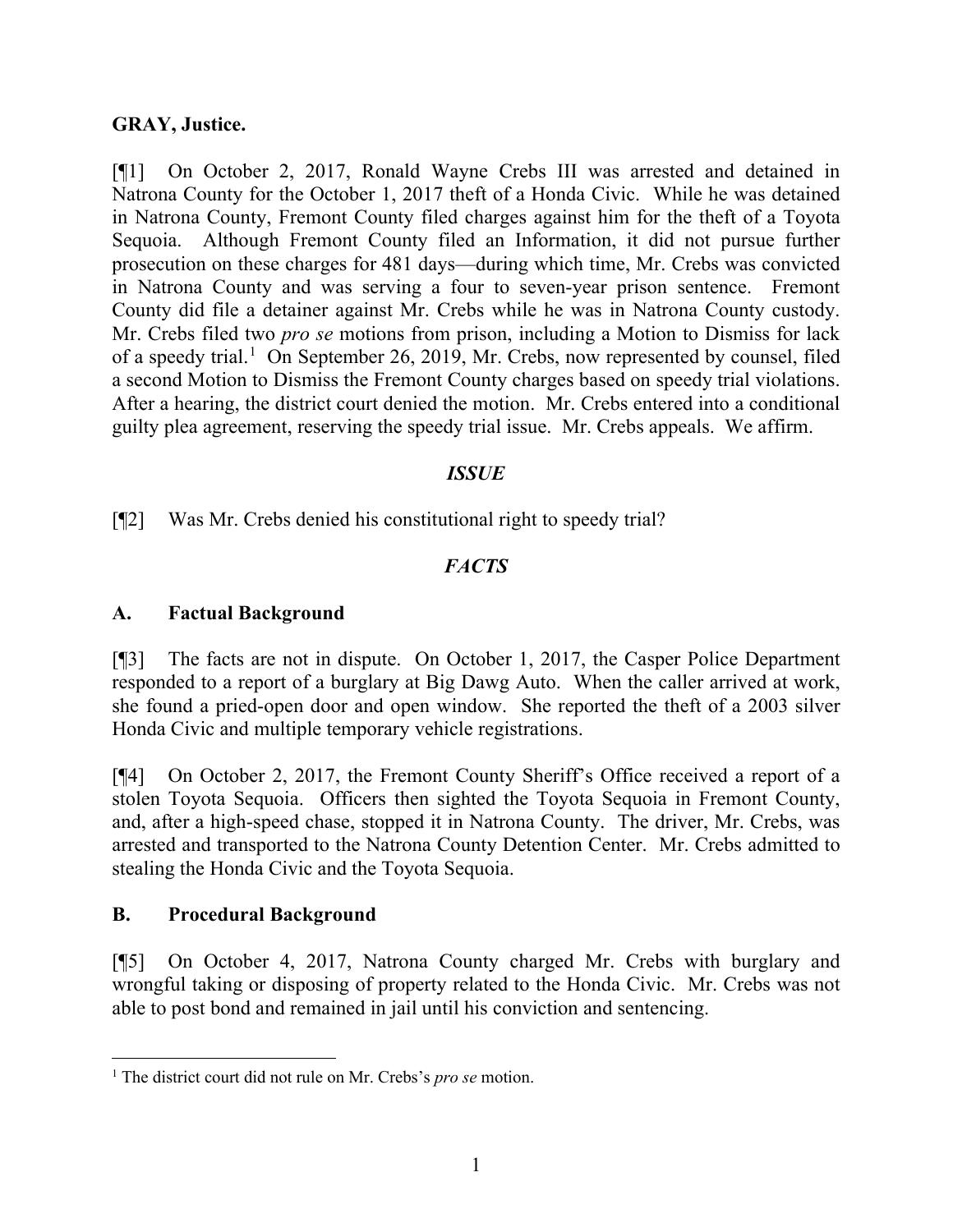[¶6] On December 7, 2017, while Mr. Crebs was in jail awaiting trial in Natrona County, Fremont County[2](#page-2-0) filed an Information charging him with seven offenses connected to the theft of the Toyota Sequoia. It obtained a warrant for Mr. Crebs's arrest but did not execute the warrant. Instead, the prosecutor lodged a detainer to ensure that Mr. Crebs would not be released from jail unless Fremont County was notified and had an opportunity to execute the arrest warrant.<sup>[3](#page-2-1)</sup> Fremont County took no further action in this matter until 2019.

[¶7] After roughly eight months in jail, Mr. Crebs entered into a plea agreement on the Natrona County charges. The Natrona County district court sentenced Mr. Crebs to four to seven years in prison, with credit for 151 days served. The Judgment and Sentence was filed May 29, 2018, and Mr. Crebs was transferred to the Wyoming Medium Correctional Institution (WMCI).

[¶8] Months later, on February 4, 2019, Mr. Crebs mailed a *pro se* "Notice of Place of Confinement and Motion for Final Disposition" (Motion for Final Disposition) to Fremont County. This motion, filed February 11, 2019, stated that Mr. Crebs was being held at WMCI. Mr. Crebs requested a telephone hearing and asked Fremont County to proceed with its charges. Mr. Crebs also requested court-appointed counsel. After receiving no response to his Motion for Final Disposition, Mr. Crebs filed a *pro se* Motion to Dismiss on April 1, 2019, asserting a violation of his right to a speedy trial. One day later, Fremont County responded to the motion and an initial appearance was set for June 10, 2019.

[¶9] Mr. Crebs attended this hearing by telephone. The hearing was continued to July 17, 2019, to allow him to obtain counsel. Mr. Crebs, with counsel, appeared by phone at the July 17, 2019 hearing. At that time, he again raised his right to a speedy trial and requested that he be allowed to appear in person. The court continued the hearing to accommodate an in-person appearance and entered an order for transport.

[¶10] Following the rescheduled initial appearance on August 7, 2019, and the preliminary hearing on August 21, 2019, Mr. Crebs was bound over to district court. The district court set Mr. Crebs's video arraignment for September 12, 2019, but because of technical issues, the arraignment was continued to September 19, 2019. At the rescheduled arraignment, Mr. Crebs renewed his speedy trial claim and pleaded not guilty. Trial was set for January 13, 2020, with an expedited briefing schedule.

<span id="page-2-0"></span><sup>&</sup>lt;sup>2</sup> When referring to the prosecuting body, we commonly use "the State." Here, to distinguish between the two prosecuting bodies, we sometimes refer to the State as "Fremont County" or "Natrona County."

<span id="page-2-1"></span><sup>&</sup>lt;sup>3</sup> A detainer is a notification filed with an institution where a prisoner is incarcerated, advising that he faces pending criminal charges in another jurisdiction. *Odhinn v. State*, 2003 WY 169, ¶ 4, 82 P.3d 715, 717 n.1 (Wyo. 2003).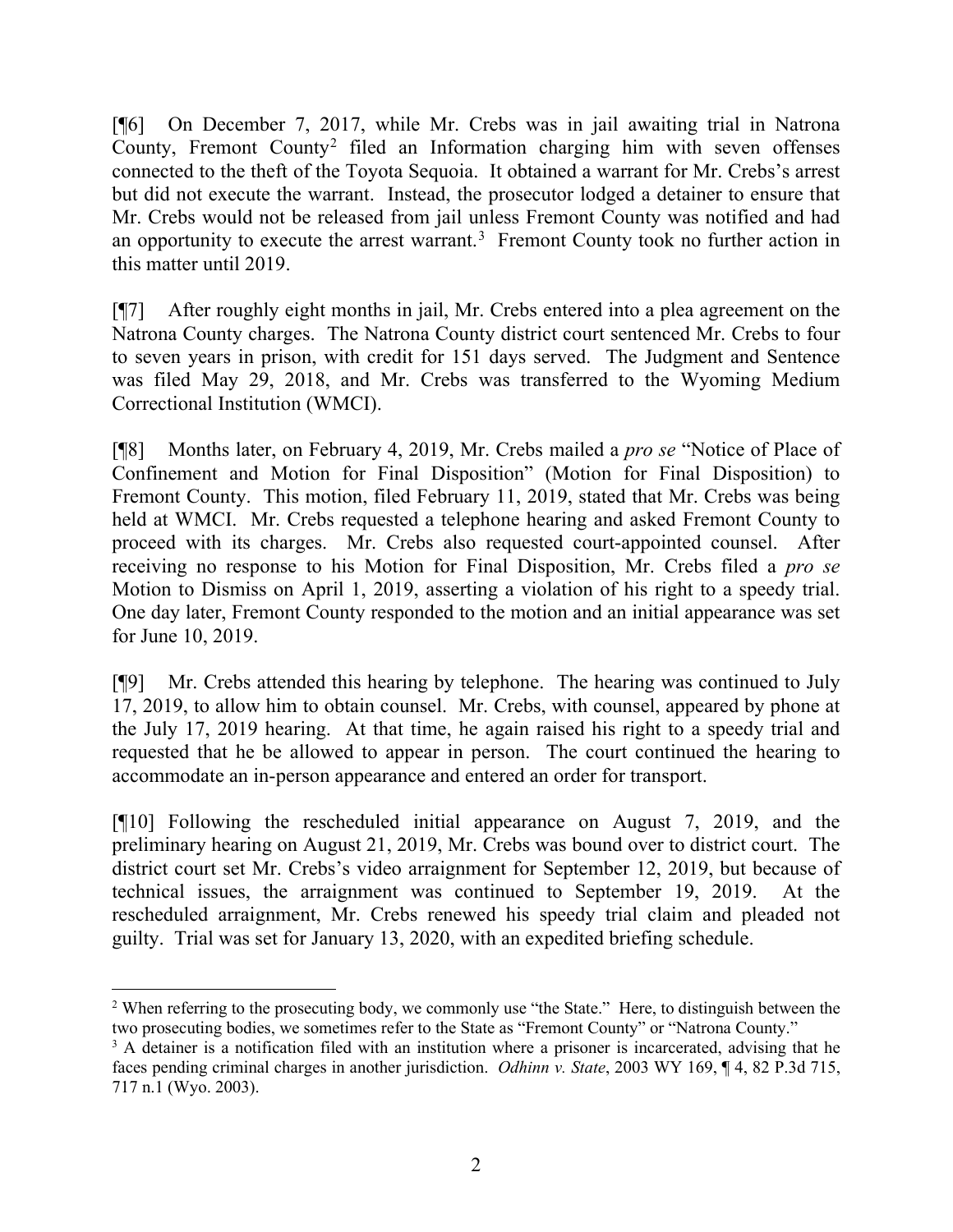[¶11] Mr. Crebs filed a Motion to Dismiss on September 26, 2019, arguing violation of his right to speedy trial under the United States and Wyoming constitutions. The State responded, and the district court heard Mr. Crebs's motion on October 15, 2019. On November 15, 2019, the district court entered an order denying Mr. Crebs's Motion to Dismiss.

[¶12] On January 7, 2020, Mr. Crebs pled guilty to felony theft pursuant to a conditional plea agreement. He reserved his right to appeal the issue of speedy trial. He was sentenced to three to five years imprisonment, suspended in favor of three years probation upon completion of his Natrona County sentence, with no credit for time served. Mr. Crebs timely appealed.

#### *STANDARD OF REVIEW*

[¶13] On appeal, Mr. Crebs argues the State violated his right to a speedy trial under the United States and Wyoming constitutions. "We examine de novo the constitutional question of whether a defendant has been denied a speedy trial in violation of the Sixth Amendment to the United States Constitution and Art. 1, § 10 of the Wyoming Constitution."[4](#page-3-0) *Humphrey v. State*, 2008 WY 67, ¶ 18, 185 P.3d 1236, 1243 (Wyo. 2008).

#### *DISCUSSION*

[¶14] When analyzing a constitutional speedy trial claim under the United States Constitution, we look at the four factors established by the United States Supreme Court in *Barker v. Wingo*: "(1) the length of the delay; (2) the reason for the delay; (3) the defendant's assertion of his right; and (4) the prejudice to the defendant." *Webb v. State*, 2017 WY 108, ¶ 15, 401 P.3d 914, 921–22 (Wyo. 2017) (quoting *Rhodes v. State*, 2015 WY 60, ¶ 17, 348 P.3d 404, 410 (Wyo. 2015)). We conduct the *Barker* analysis to

<span id="page-3-0"></span><sup>&</sup>lt;sup>4</sup> Mr. Crebs references the Wyoming Constitution but provides no legal analysis as to its application here. State constitutions provide "protections often extending beyond those required by the Supreme Court's interpretation of federal law." *Sheesley v. State*, 2019 WY 32, ¶ 14, 437 P.3d 830, 836 (Wyo. 2019) (quoting William J. Brennan, Jr., *State Constitutions and the Protection of Individual Rights*, 90 Harv. L. Rev. 489, 491 (1977)). While we are "willing to independently interpret the provisions of the Wyoming Constitution," *Sheesley*, ¶ 14, 437 P.3d at 836 (quoting *Saldana v. State*, 846 P.2d 604, 624 (Wyo. 1993)), the protections it affords are "separate and independent" from those contained in the U.S. Constitution. *Sheesley*, ¶ 14, 437 P.3d at 836 (quoting *O'Boyle v. State*, 2005 WY 83, ¶ 23, 117 P.3d 401, 408 (Wyo. 2005)). "General citation to the Wyoming Constitution does not suffice to preserve a state constitutional argument for appeal, nor does citation to cases decided under the Wyoming Constitution without argument concerning how they apply to the case under consideration." *Gibson v. State*, 2019 WY 40, ¶ 13, 438 P.3d 1256, 1259 (Wyo. 2019) (discussing constitutional search and seizure provisions (citation omitted)). For these reasons, we decline to separately analyze Mr. Crebs's speedy trial claim under the Wyoming Constitution. Mr. Crebs does not raise a W.R.Cr.P. 48 speedy trial violation.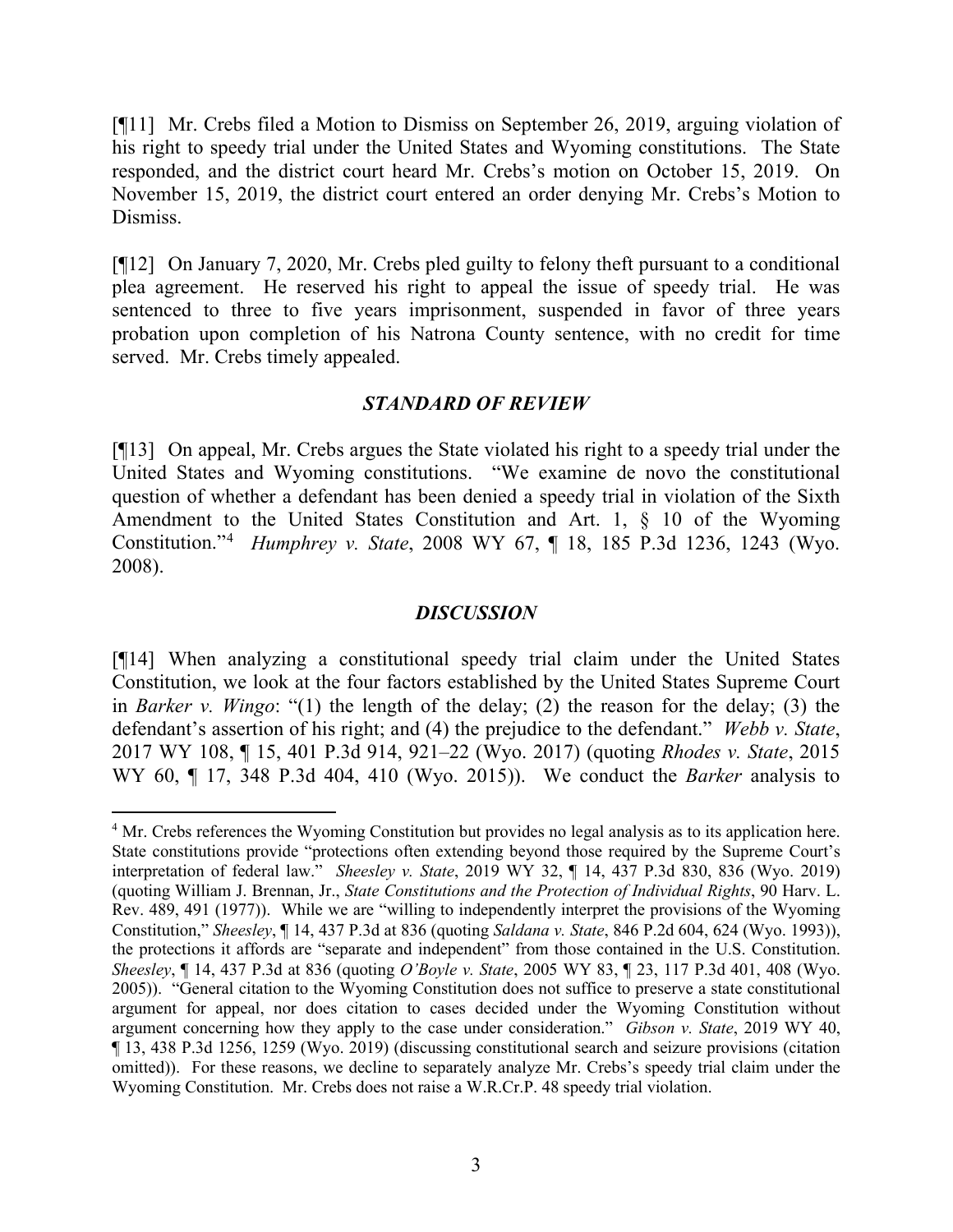determine the ultimate question of "whether the delay in bringing the accused to trial was unreasonable, that is, whether it substantially impaired the right of the accused to a fair trial." *Berry v. State*, 2004 WY 81, ¶ 31, 93 P.3d 222, 231 (Wyo. 2004) (citation omitted). Under our analysis, "[n]o single factor is dispositive. Instead, we consider the factors together and balanced in relation to all relevant circumstances. The State has the burden to prove delays in bringing the defendant to trial are reasonable and necessary." *Fairbourn v. State*, 2020 WY 73, ¶ 42, 465 P.3d 413, 425 (Wyo. 2020) (quoting *Mathewson v. State*, 2019 WY 36, ¶ 57, 438 P.3d 189, 209 (Wyo. 2019) (internal citations and quotation marks omitted)).

# **A. Length of Delay**

[¶15] We turn first to the length of the delay. "[T]his Court has never held that a specific length of delay is sufficient to constitute an automatic speedy trial violation." *Webb*, ¶ 16, 401 P.3d at 922 (citing *Mascarenas v. State*, 2013 WY 163, ¶ 12, 315 P.3d 656, 661 (Wyo. 2013)). However, the length of the delay is a threshold consideration that determines whether analysis of the remaining *Barker* factors is necessary. *Id.*

[¶16] The parties contest when Mr. Crebs's speedy trial right arose. Mr. Crebs contends the relevant date is October 2, 2017, when he was arrested and charged in Natrona County for the crimes committed there. The State submits the speedy trial calculation began on December 7, 2017, when Mr. Crebs was charged with the Fremont County crimes.

[¶17] Generally, "the [constitutional] 'speedy trial clock begins to run at the time of arrest, information, or indictment, whichever occurs first.'" *Webb*, ¶ 15, 401 P.3d at 921 (quoting *Rhodes*, ¶ 17, 348 P.3d at 411). This computation includes "the periods of formal charge by a single sovereign for the same criminal act[.]" *Id.* (citation omitted). Once the right to speedy trial has attached, it "continues until the defendant is convicted, acquitted or a formal entry is made on the record of his case that he is no longer under indictment." *Berry*, ¶ 32, 93 P.3d at 231 (quoting Wayne R. LaFave et al., *Criminal Procedure* § 18.1(c), at 670 (3d ed. 1999)).

[¶18] Mr. Crebs was first charged in Fremont County on December 7, 2017. The earlier Natrona County arrest was unrelated to the Fremont County charges. We find that the speedy trial clock in this case started on December 7, 2017. From December 7, 2017, to the January 7, 2020 Fremont County plea agreement, 761 days elapsed. *Potter v. State*, 2007 WY 83, ¶ 32, 158 P.3d 656, 664 (Wyo. 2007) (calculating speedy trial clock from time of arrest to plea agreement); *Sisneros v. State*, 2005 WY 139, ¶ 19, 121 P.3d 790, 797 (Wyo. 2005) (calculating speedy trial clock from arrest to entry of conditional guilty plea). This delay is significant enough to trigger the remaining *Barker* factors. *See Webb*, ¶ 16, 401 P.3d at 922 ("Delays approaching one year will generally trigger consideration of" all the *Barker* factors.).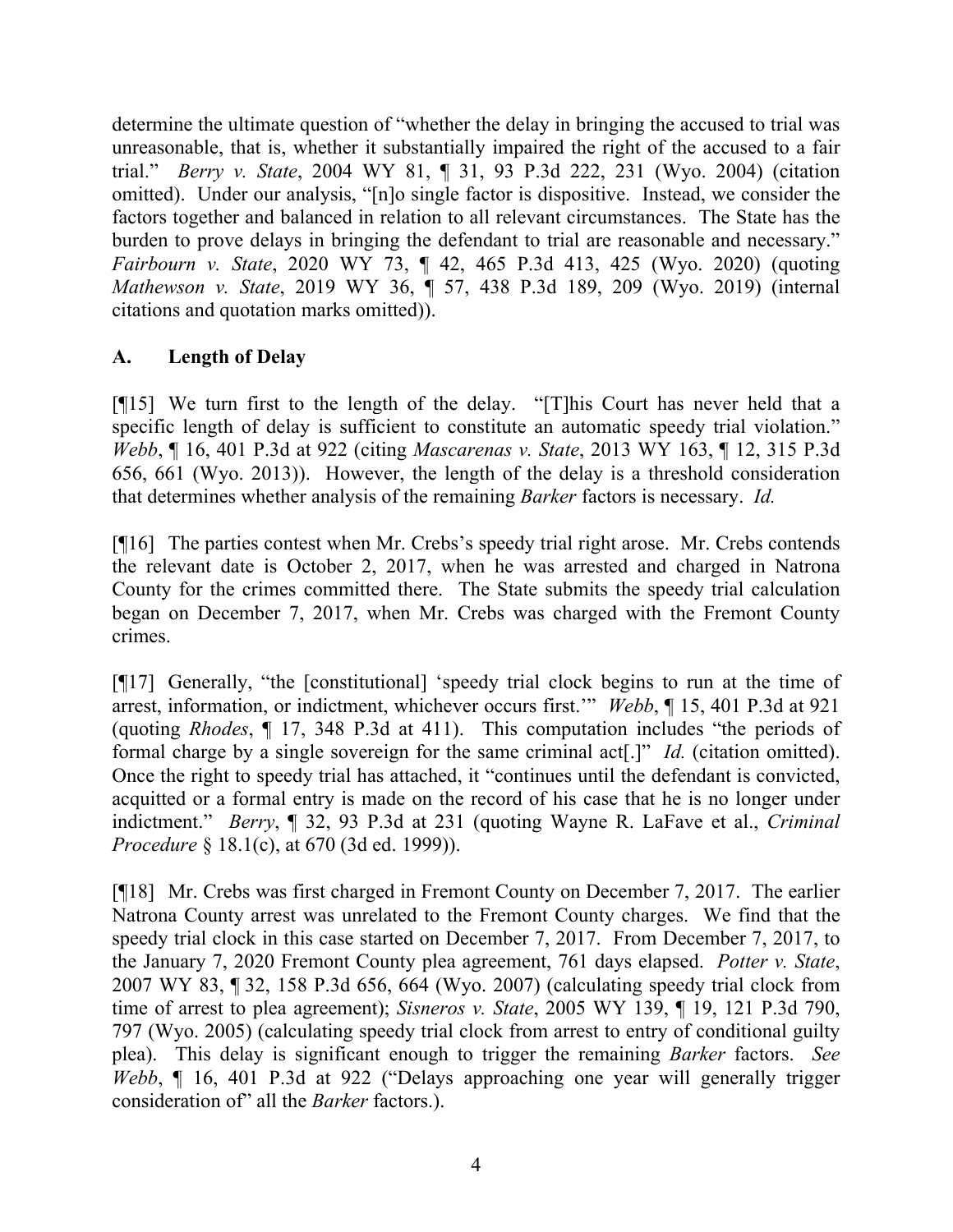## **B. Reason for Delay**

[¶19] The second *Barker* factor requires us to consider the reason for the delay and which party was responsible. *Ortiz v. State*, 2014 WY 60, ¶ 42, 326 P.3d 883, 893 (Wyo. 2014) (citation omitted). "We weigh the delays caused by the State against those caused by the defendant, keeping in mind it is the State's burden to bring a defendant to trial in a timely manner and it must show that the delays were reasonable and necessary." *Mathewson*, ¶ 59, 438 P.3d at 210 (quoting *Durkee v. State*, 2015 WY 123, ¶ 16, 357 P.3d 1106, 1112 (Wyo. 2015)). "A deliberate attempt to delay the trial in order to hamper the defense should be weighted heavily against the government." *Boucher v. State*, 2011 WY 2, ¶ 13, 245 P.3d 342, 350 (Wyo. 2011) (quoting *Wehr v. State*, 841 P.2d 104, 112–13 (Wyo. 1992) (quoting *Barker v. Wingo*, 407 U.S. 514, 531, 92 S.Ct. 2182, 2192, 33 L.Ed.2d 101 (1972))).

[¶20] The analysis here may be separated into four categories evaluating: (1) the time preceding Mr. Crebs's Natrona County conviction and sentencing; (2) the time between Mr. Crebs's Natrona County sentence and the time Fremont County began to actively prosecute its charges; (3) the remaining time until resolution of the case; and (4) the reasons for delay.

[¶21] We address the analysis sequentially.

# **1. The Time Preceding Mr. Crebs's Natrona County Conviction and Sentencing**

[¶22] This 173-day period began December 7, 2017, when Fremont County filed charges, and ran to May 29, 2018, when Mr. Crebs was convicted and sentenced in Natrona County. The State asserts this period should not be weighed against it because it resulted from the prosecution of Mr. Crebs in another county.

[¶23] The district court found that this delay was caused by "the ordinary course of the criminal justice process addressing alleged criminal conduct in multiple jurisdictions and [at] different times." Mr. Crebs counters that Fremont County and Natrona County are the "same" sovereign and Fremont County had a duty to prosecute him concurrently.<sup>[5](#page-5-0)</sup> He

<span id="page-5-0"></span><sup>5</sup> Mr. Crebs suggests Fremont County could have used a writ of *habeas corpus ad prosequendum* to initiate prosecution. A writ *habeas corpus ad prosequendum* is a writ "used in criminal cases to bring a prisoner before the court to be tried on charges other than those for which he is currently confined." *Turner v. State*, 2015 WY 29, ¶ 7, 343 P.3d 801, 804 n.4 (Wyo. 2015) (citing *habeas corpus ad prosequendum*, *Black's Law Dictionary* (10th ed. 2014)). Mr. Crebs cites no authority requiring the State to take such action. This argument is theoretical and does not inform our analysis of the *Barker* factors. *See Roesch v. State*, 2008 WY 141, ¶ 14, 196 P.3d 795, 799 (Wyo. 2008) (discussing appellant's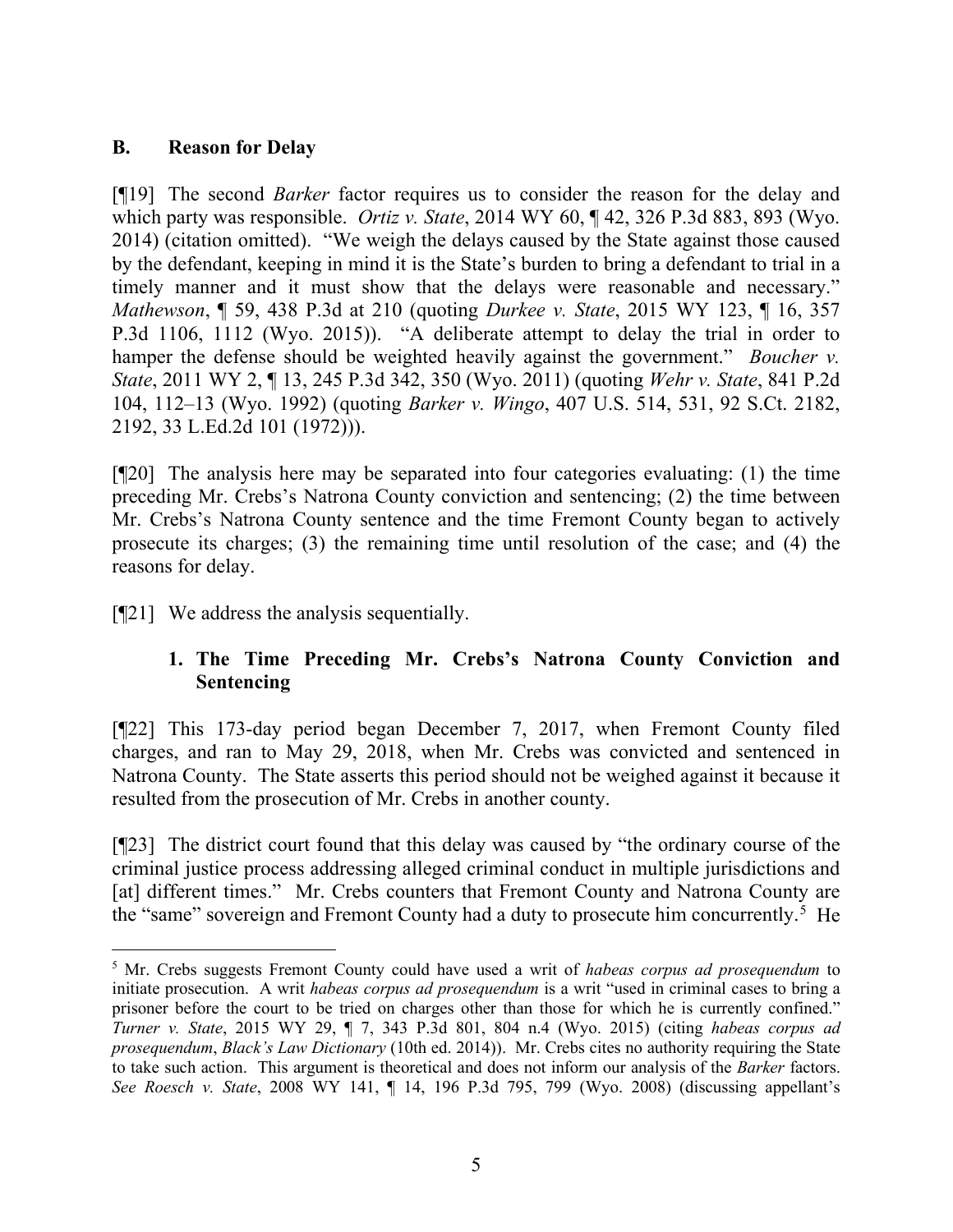cites Wyo. Stat. Ann. § 7-1-106(b), which provides, "All prosecutions shall be carried on in the name and by the authority of the [S]tate of Wyoming and shall conclude 'against the peace and dignity of the [S]tate of Wyoming.'"

[¶24] Mr. Crebs possesses a constitutional right to "a speedy trial by an impartial jury **of the county or district in which the offense is alleged to have been committed**." Wyo. Const. art. 1, § 10 (emphasis added); *see also* W.R.Cr.P. 18; Wyo. Stat. Ann. § 1-7- 102(a) (LexisNexis 2019) ("Every criminal case shall be tried in the county in which the indictment or offense charged is found, except as otherwise provided by law."). Mr. Crebs does not provide authority to support his claim that multiple criminal charges in separate counties must be prosecuted concurrently or simultaneously. We find the reasoning applicable to multiple charges in separate jurisdictions persuasive to Mr. Crebs's situation of multiple charges in separate locales. We addressed this argument in *Roesch*. There, Mr. Roesch claimed a violation of his right to speedy sentencing. *Roesch v. State*, 2008 WY 141, ¶ 4, 196 P.3d 795, 796–97 (Wyo. 2008). We held that Mr. Roesch's transfer to federal custody and delays in the federal case provided the State with a "valid excuse" for the delay in retrieving Mr. Roesch for sentencing. *Id.* ¶ 23, 196 P.3d at 800.

[¶25] In reaching that conclusion, we relied on *United States v. Schreane*, 331 F.3d 548, 553–55 (6th Cir. 2003). In *Schreane*, the appellant faced state and federal charges. *Id.* at 552. His federal trial was delayed pending resolution of state charges. *Id.* He claimed his constitutional right to speedy trial was violated by the delay of the federal trial. *Id.* at 552–53. The court concluded that the delay in the federal case was caused by the appellant's prosecution in state court, and was justified "due to the obvious need to allow the defendant to be prosecuted by the State without interference by the federal government." *Roesch*, ¶ 24, 196 P.3d at 801 (quoting *Schreane*, 331 F.3d at 554). It noted, "[w]hen a defendant violates the laws of several different sovereigns, as was the case here, at least one sovereign, and perhaps more, will have to wait its turn at the prosecutorial turnstile." *Id.* (quoting *Schreane*, 331 F.3d at 554 (quoting *United States v. Grimmond*, 137 F.3d 823, 828 (4th Cir. 1988))). The *Schreane* court further remarked: "This longstanding practice is rooted in the respect accorded to a custodial sovereign to resolve its criminal proceedings before relinquishing custody to another jurisdiction. This practice also can be understood in terms of the orderly and efficient prosecution of cases in our dual system of criminal justice." *Schreane*, 331 F.3d at 555.

[¶26] Here, Mr. Crebs committed different crimes, on different dates, in different counties. Although this case does not involve different jurisdictions, the logic is the same where Wyoming's Constitution and the Wyoming Rules of Criminal Procedure provide a

argument that the State should have filed a request for a writ of *habeas corpus ad prosequendum* to prevent sentencing delay).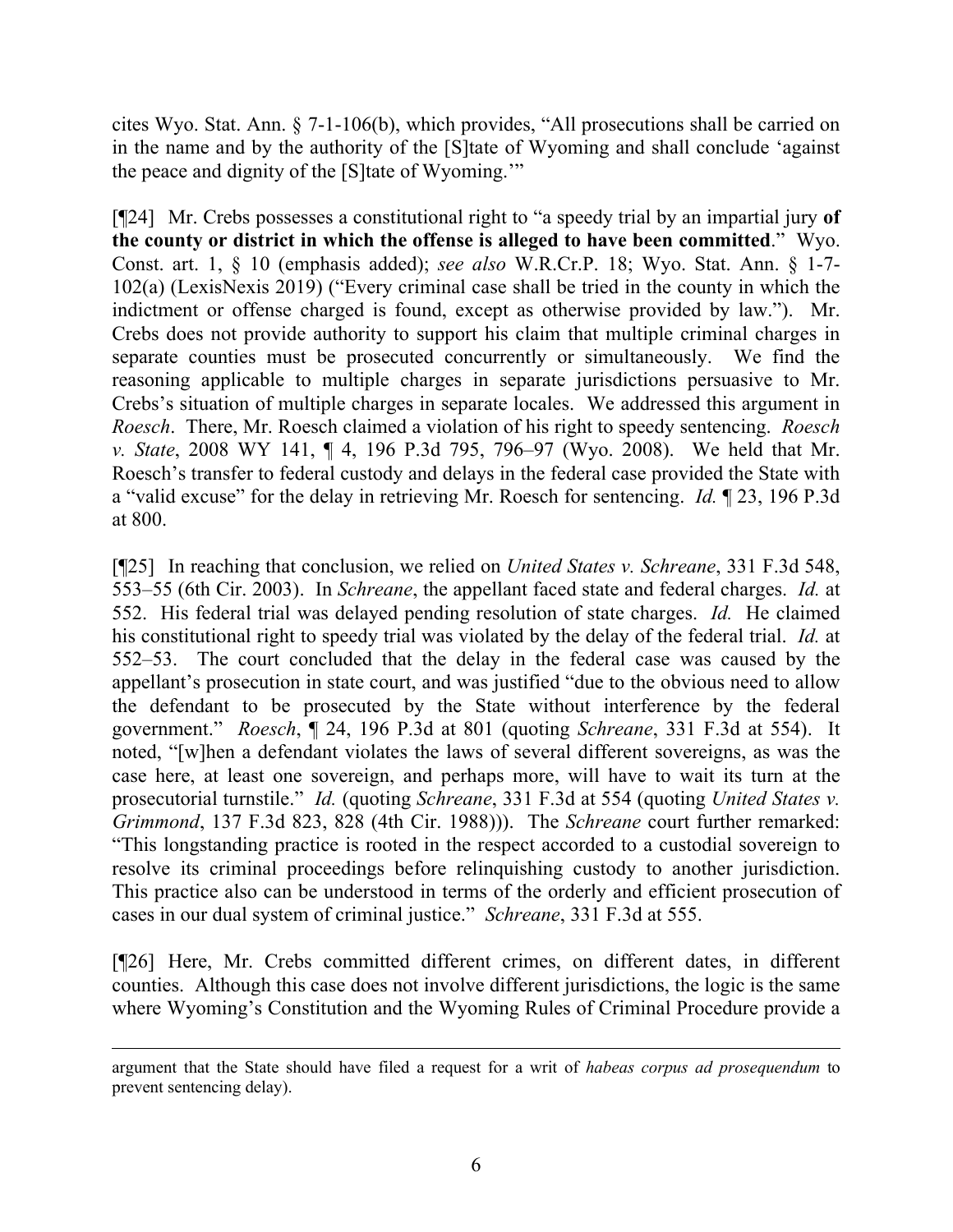right to trial in the county where the offense is alleged to have been committed. Wyo. Const. art. 1, § 10; W.R.Cr.P. 18. Mr. Crebs was arrested and detained in Natrona County, which was afforded the first opportunity to prosecute him. "Customarily although certainly not always—the jurisdiction with custody of the accused . . . is afforded the first opportunity to prosecute the defendant." *Roesch*, ¶ 24, 196 P.3d at 801 (quoting *Schreane*, 331 F.3d at 554–55); *see also United States v. Medina*, 918 F.3d 774, 780 (10th Cir. 2019) ("Deferring a defendant's federal arraignment to allow another sovereign to conclude its prosecution" is, in most circumstances, "a permissible reason for delay" in post-indictment proceedings, on a speedy trial claim under the Sixth Amendment.), *cert. denied*, 139 S.Ct. 2706, 204 L.Ed.2d 1101 (2019). It is uncontroverted that "a defendant, not the government, should bear the burden of the delay when he violates the laws of multiple jurisdictions." *Roesch*, ¶ 24, 196 P.3d at 801 (footnote omitted); *State v. Younge*, 2013 UT 71, ¶ 21, 321 P.3d 1127, 1134 ("Simply waiting for another sovereign to finish prosecuting a defendant is without question a valid reason for delay." (citation omitted)); *State v. Brekke*, 2017 MT 81, ¶ 15, 392 P.3d 570, 573 ("Defendant's imprisonment in another state, based upon defendant's own conduct, should be attributed to him in a speedy trial analysis." (citation omitted)). Mr. Crebs violated the laws in multiple counties and bears the burden of the delay caused by his prosecution in another county.

## **2. The Time Between Mr. Crebs's Natrona County Sentence and the Time Fremont County Began to Actively Prosecute Its Charges**

[¶27] The second period of 308 days began on May 29, 2018—after Mr. Crebs was convicted and sentenced in Natrona County—and ended on April 2, 2019—when Fremont County began to actively prosecute its charges. We address this delay in two parts.

# **a. May 29, 2018–February 11, 2019—the Time Between the Natrona County Conviction and Mr. Crebs's Motion for Final Disposition**

[¶28] The first part of this 308-day period begins with Mr. Crebs's Natrona County sentence and runs to the filing of his *pro se* Motion for Final Disposition in Fremont County. This part totaled 258 days.

[¶29] Fremont County relied on the detainer as a means of notification for when it could proceed with Mr. Crebs's prosecution. "Although the government may have reasonably expected that the State would promptly notify it of the defendant's availability, when the government failed to receive any notice after the passage of a considerable period of time, reasonable diligence requires the government to follow-up on the matter." *Schreane*, 331 F.3d at 556; *see also Payne v. Rees*, 738 F.2d 118, 122–23 (6th Cir. 1984) (finding that a jurisdiction has the responsibility to "mov[e] toward a reasonably prompt disposition of [an] indictment" even "where a defendant is incarcerated in another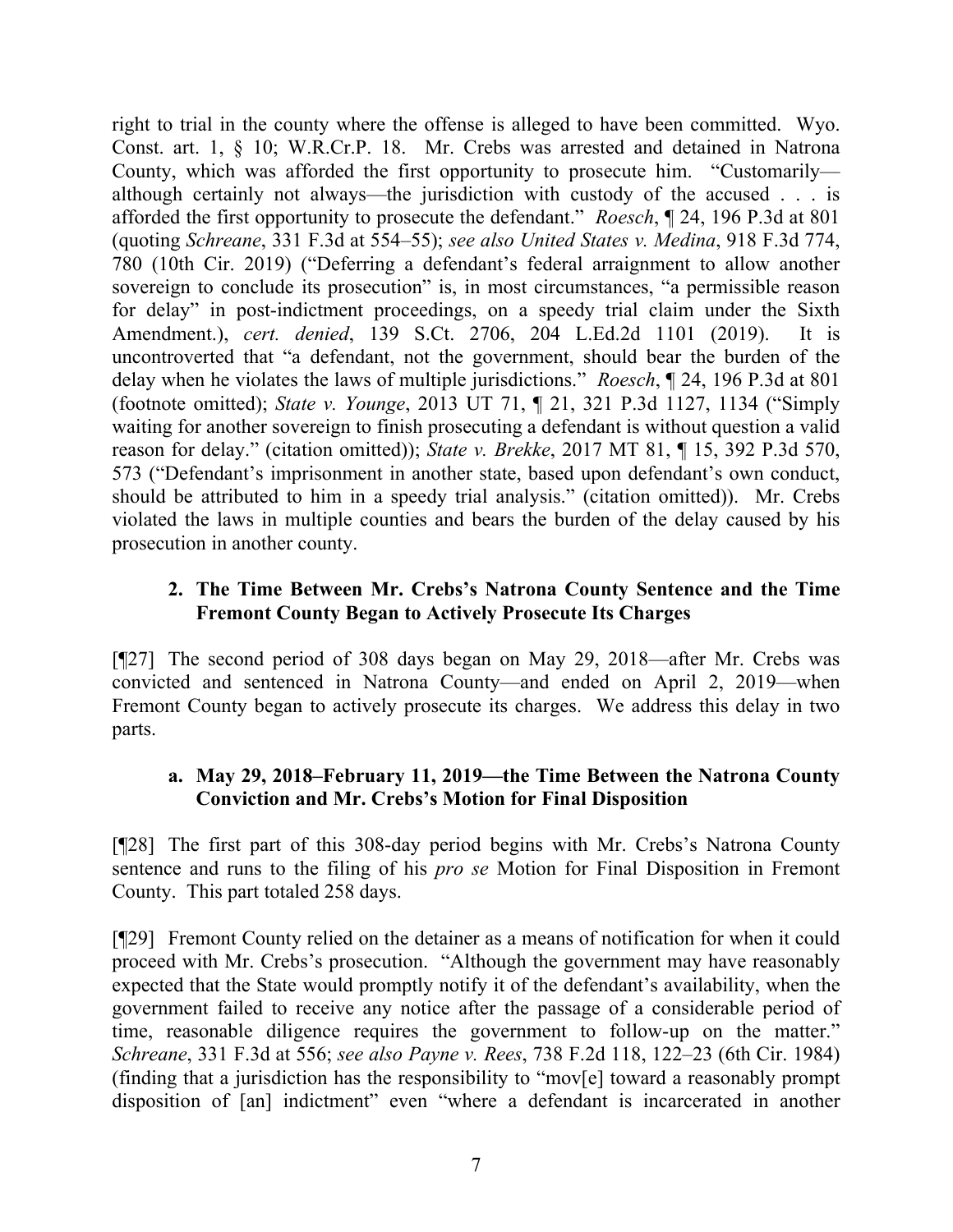jurisdiction on pending charges"). Mr. Crebs was never released from custody and instead was transferred to WMCI. Under these circumstances, the detainer was not triggered, and Fremont County was unaware of the resolution of the Natrona County proceedings. Nonetheless, after the passage of considerable time, Fremont County had a responsibility to follow up on Mr. Crebs's status.

[¶30] We have consistently recognized that "a defendant has no duty to bring himself to trial." *Berry*, ¶ 31, 93 P.3d at 231 (citing *Harvey v. State*, 774 P.2d 87, 96 (Wyo. 1989)). The State concedes this period of delay weighs against it, but that "it was in no way attributable to any deliberate attempt to delay the trial." While the State failed to keep itself apprised of Mr. Crebs's status, we find no evidence in the record of an intentional attempt to prolong the prosecution. *See Lafferty v. State*, 2016 WY 52, ¶ 68, 374 P.3d 1244, 1255 (Wyo. 2016) (no evidence of "deliberate attempts to delay the trial in order to hamper the defense"). This part of the delay is a close balance but weighs against the State.

## **b. February 11, 2019–April 2, 2019—the Time Between the Motion for Final Disposition and Initiation of Proceedings in Fremont County**

[¶31] The next part of this 308-day time frame covers the fifty days between Fremont County's failure to respond to Mr. Crebs's Motion for Final Disposition and its request for a hearing. Fremont County offers little explanation for its failure to respond. It suggests it "was under no mandate to comply with Crebs's demand to address the charges immediately."

[¶32] The United States Supreme Court has made clear that "on demand a State ha[s] a duty to make a diligent and good-faith effort to secure the presence of the accused from the custodial jurisdiction and afford him a trial."[6](#page-8-0) *Dickey v. Florida*, 398 U.S. 30, 37, 90 S.Ct. 1564, 1568, 26 L.Ed.2d 26 (1970); *see also Smith v. Hooey*, 393 U.S. 374, 89 S.Ct. 575, 21 L.Ed.2d 607 (1969) (holding the State had a constitutional duty, upon request of federal prisoner that he be brought to trial on a state charge, to make a diligent, good-faith effort to bring him before state court for trial). Fremont County failed to respond to Mr. Crebs until he filed his Motion to Dismiss on April 1, 2019. The responsibility must be laid at the doorstep "of the county and court officials and officers who were charged with expeditiously processing criminal defendants in the courts." *Cherniwchan v. State*, 594 P.2d 464, 468–69 (Wyo. 1979). This fifty-day period weighs against the State.

# **3. The Remaining Time Until Resolution of the Case**

<span id="page-8-0"></span><sup>6</sup> In *State v. Keefe*, **a pre-***Barker* **case**, we held that speedy trial guarantees apply equally to those incarcerated on other charges. *State v. Keefe*, 17 Wyo. 227, 98 P. 122, 131–32 (1908).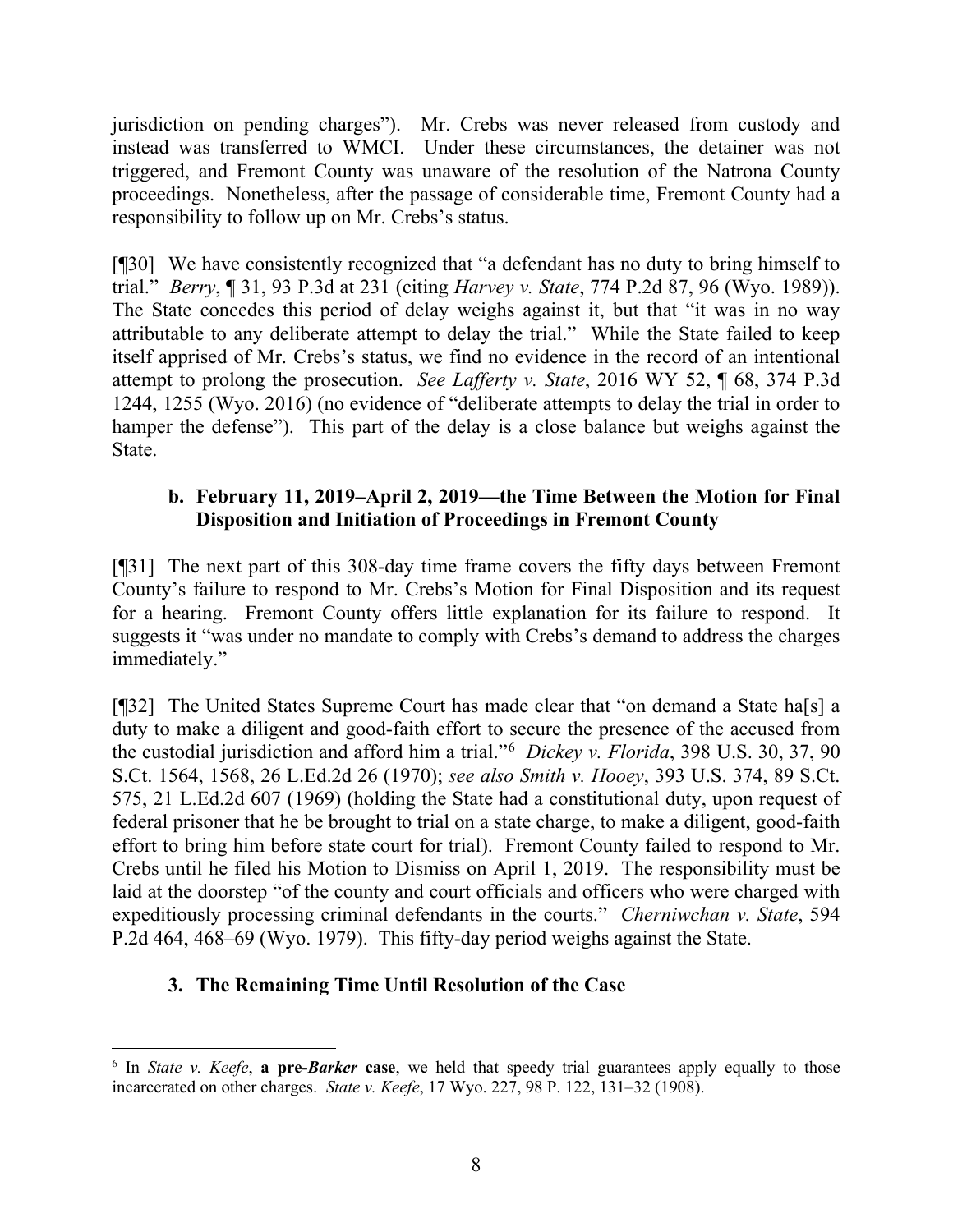[¶33] The final period—April 2, 2019, to January 7, 2020—lasted 280 days and is attributable to criminal case processes, court schedules, and continuances. *See supra* ¶¶ 9–12. Fifty-eight days of this delay resulted from Mr. Crebs's requests for continuances. Mr. Crebs asked for his initial appearance to be continued to allow him to acquire court-appointed counsel, and the district court granted the continuance. He then asked for the rescheduled hearing to be continued so that he could appear in person, which request was also granted.<sup>[7](#page-9-0)</sup> *See supra* 19. The remainder of this period resulted from the case's natural progression through the criminal justice system.

[¶34] The delays associated with Mr. Crebs's requests for continuances totaled fiftyeight days. Generally, "[d]elays assigned to the defendant include 'delays attributable to changes in defense counsel, to the defendant's requests for continuances, and to the defendant's pretrial motions.'" *Castellanos v. State*, 2016 WY 11, ¶ 73, 366 P.3d 1279, 1300 (Wyo. 2016) (quoting *Durkee*, ¶ 16, 357 P.3d at 1112). Here, the delays were reasonable, legitimate, and the result of protecting Mr. Crebs's constitutional guarantees to defend in person and by counsel. *See DeMillard v. State*, 2008 WY 93, ¶ 9, 190 P.3d 128, 130 (Wyo. 2008) ("A criminal defendant has the right to be present during every critical stage of his criminal proceeding."); *Rodriguez v. State*, 2010 WY 61, ¶ 21, 230 P.3d 1111, 1115 (Wyo. 2010) ("An individual's right to counsel is such a basic right that its denial can never be treated as harmless error." (citation omitted)). These delays reflect Mr. Crebs's requests for initial appointment of counsel—not a "change in defense counsel"—and his petition to appear in person for critical stages of his criminal proceedings. *See Humphrey*, ¶ 23, 185 P.3d at 1244 ("a valid reason . . . should serve to justify appropriate delay" (quoting *Whitney v. State*, 2004 WY 118, ¶ 42, 99 P.3d 457, 471 (Wyo. 2004))); *Zehrlaut v. State*, 102 N.E.2d 203, 207 (Ind. 1951) (finding delay caused by defendant's motion was not weighed against him when it was an "essential part of the procedural law of the state in criminal cases," and reasonably contemplated in a criminal trial). The record contains no evidence Mr. Crebs employed dilatory tactics or uncooperative behavior. This fifty-eight-day delay is neutral.

[¶35] The other 222 days in this period were related to the realities of case progression. Delays caused by "overcrowded courts and their schedules are more neutral reasons for delay, and should not be weighed as heavily against the State." *Webb*, ¶ 17, 401 P.3d at 922. Nevertheless, these types of delays "should be considered since the ultimate responsibility for such circumstances must rest with the government rather than with the defendant." *Durkee*, ¶ 16, 357 P.3d at 1112 (quoting *Berry*, ¶ 36, 93 P.3d at 232). Overall, this 280-day delay weighs in Mr. Crebs's favor. *See Lafferty*, ¶ 68, 374 P.3d at 1255.

<span id="page-9-0"></span><sup>&</sup>lt;sup>7</sup> The first continuance delayed the hearing from June 10, 2019, to July 17, 2019—a thirty-seven-day delay—and the second delayed the hearing from July 17, 2019, to August 7, 2019—a twenty-one-day delay.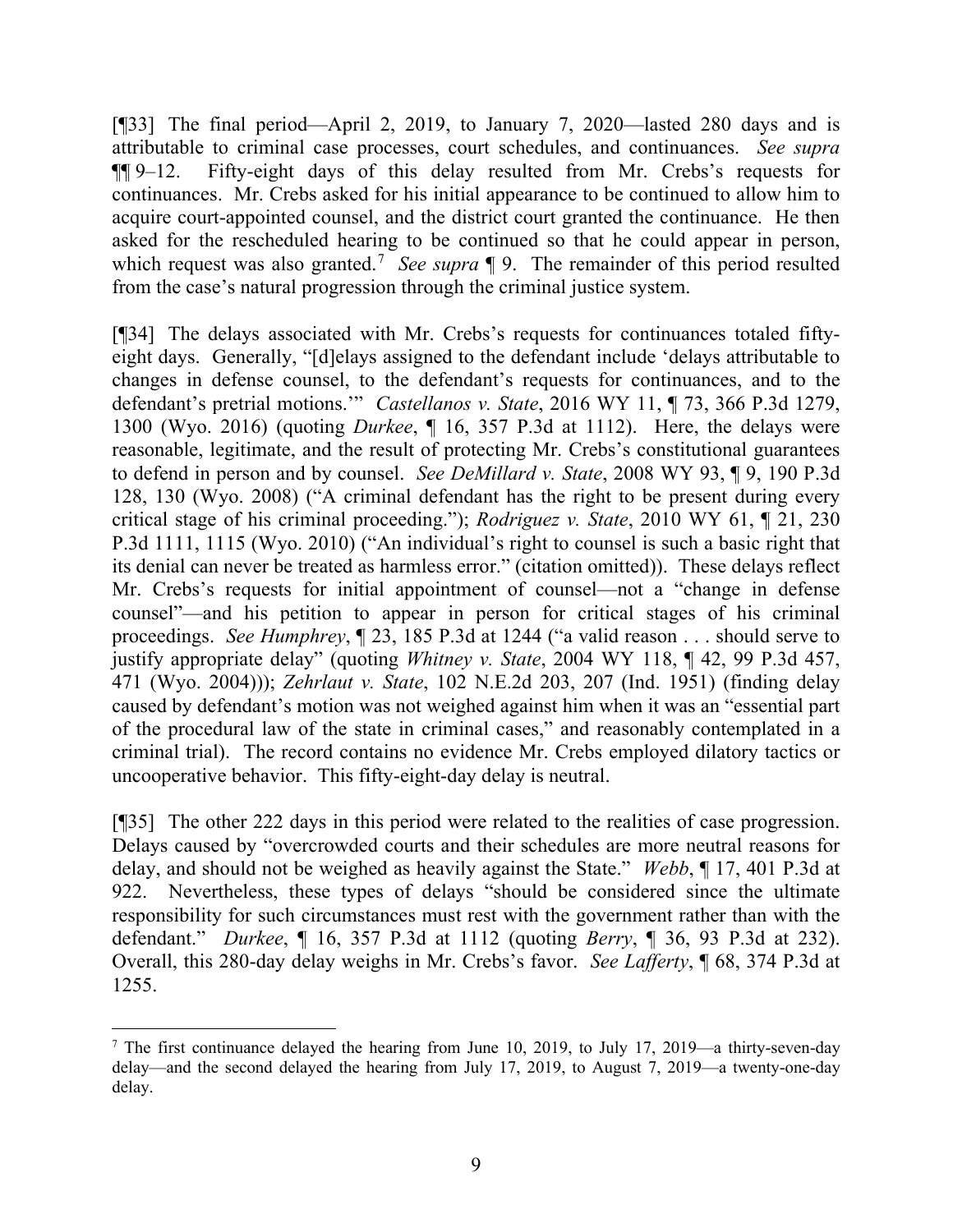# **4. The Reasons for Delay**

[¶36] On balance, the 761-day delay weighs against the State, though not heavily. One hundred seventy-three days weigh against Mr. Crebs due to his violation of laws in multiple counties. Three hundred eight days are attributable to the State, largely due to its negligence in monitoring Mr. Crebs's status in Natrona County. Two hundred eighty days, encompassing the time for the matter to proceed to a plea agreement, weigh slightly against the State.

# **C. Assertion of Right**

[¶37] The third *Barker* factor requires us to consider Mr. Crebs's assertion of his right to speedy trial. "Although a defendant is not required to assert his right to a speedy trial, the vigor with which the defendant asserted his right is an important consideration in determining the reasonableness of any delay." *Griggs v. State*, 2016 WY 16, ¶ 68, 367 P.3d 1108, 1130 (Wyo. 2016) (citation omitted); *see also Ortiz*, ¶ 52, 326 P.3d at 895. Where a defendant consistently asserts his right, this factor weighs heavily in favor of the defendant. *Berry*, ¶ 45, 93 P.3d at 236; *Campbell v. State*, 999 P.2d 649, 656 (Wyo. 2000).

[¶38] Mr. Crebs first notified Fremont County of his whereabouts on February 4, 2019, and asked for final disposition of his charges. Upon receiving no response, Mr. Crebs filed a *pro se* Motion to Dismiss based on the lack of speedy trial. Mr. Crebs continued to assert his speedy trial right at his July 17, 2019 Initial Appearance, his September 19, 2019 Arraignment, his September 26, 2019 Motion to Dismiss, and again at the October 15, 2019 hearing. This factor weighs in favor of Mr. Crebs.

# **D. Prejudice**

[¶39] The final *Barker* factor directs us to consider whether the defendant was prejudiced by the delay. Mr. Crebs argues the extraordinary length of delay entitles him to a presumption of prejudice. In the alternative, he argues even if we fail to find he was presumptively prejudiced, he suffered actual prejudice.

# **1. Presumptive Prejudice**

[¶40] Mr. Crebs contends the length of the delay caused him to be presumptively prejudiced. He relies on *Berry*, where we stated, "In the case of excessive delay, . . . prejudice should be presumed." *Berry*, ¶ 46, 93 P.3d at 237.

[¶41] "Presumed prejudice" has a dual meaning. "Presumptive prejudice" initially refers to the threshold determination of whether the pretrial delay is long enough to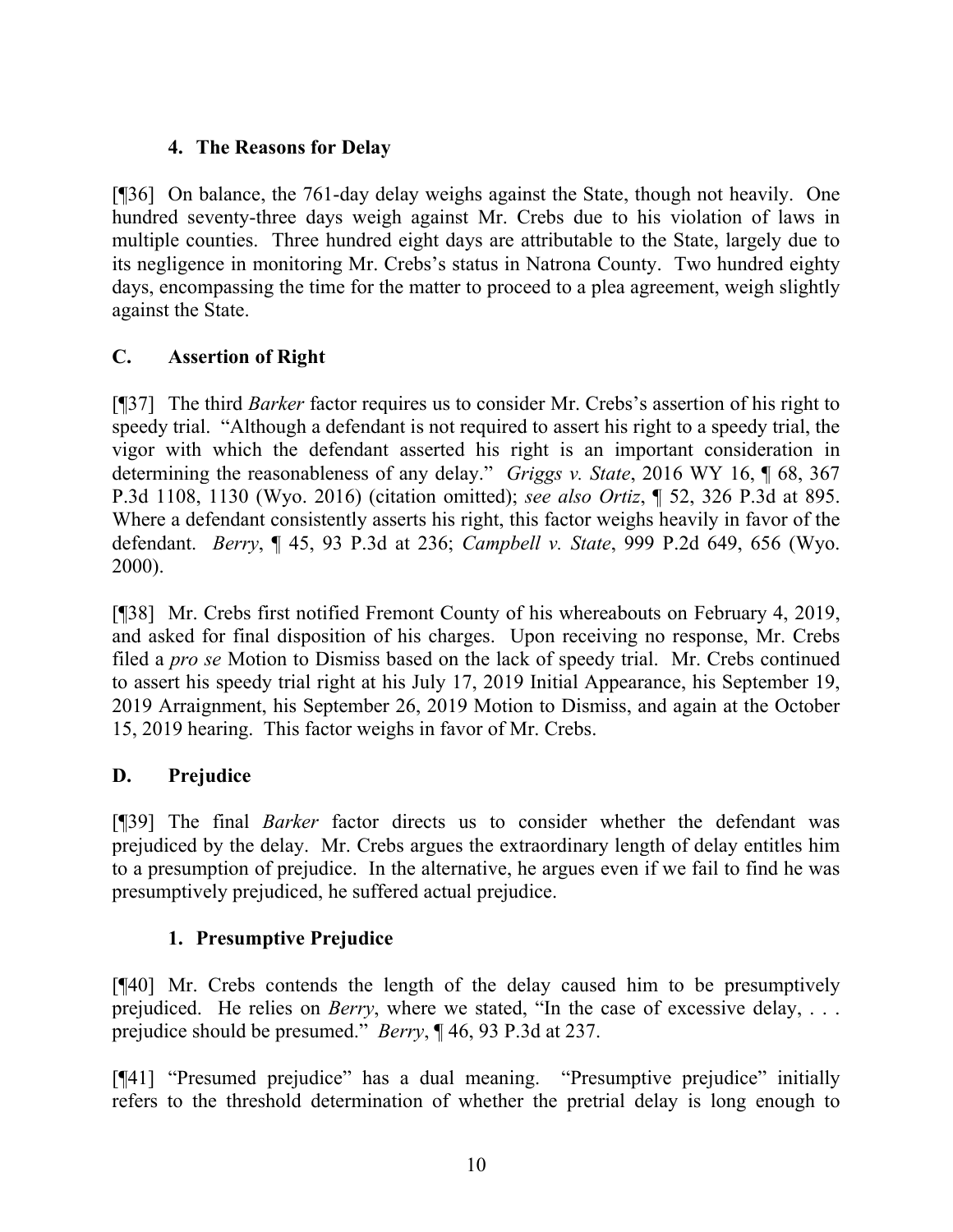trigger consideration of the *Barker* factors. "[A]s the term is used in this threshold context, 'presumptive prejudice' does not necessarily indicate a statistical probability of prejudice; it simply marks the point at which courts deem the delay unreasonable enough to trigger the *Barker* enquiry." *Durkee*, ¶ 13, 357 P.3d at 1111 n.2 (quoting *Doggett v. United States*, 505 U.S. 647, 652 n.1, 112 S.Ct. 2686, 2691 n.1, 120 L.Ed.2d 520 (1992)); *Berry*,  $\parallel$  32, 93 P.3d at 231 ("[W]hen the delay is so protracted as to be presumptively prejudicial, inquiry into the other factors is required.").

[¶42] The other meaning of presumed prejudice and the presumed prejudice doctrine Mr. Crebs alludes to arises from the seminal case of *Doggett v. United States*. In *Doggett*, the United States Supreme Court considered a speedy trial claim involving an "extraordinary" eight and one-half-year delay. *Doggett*, 505 U.S. at 657–58, 112 S.Ct. at 2694. The court found the government was inexcusably negligent when, "[f]or six years, [its] investigators made no serious effort" to locate and prosecute the defendant. *Id.* at 652, 112 S.Ct. at 2691. It held that the pretrial delay was egregious enough to presumptively prejudice the defendant under the fourth *Barker* factor, despite the lack of an "affirmative showing that the delay weakened his ability to raise specific defenses, elicit specific testimony, or produce specific items of evidence." *Id.* at 655, 112 S.Ct. at 2692. The court explained:

> When the Government's negligence thus causes delay six times as long as that generally sufficient to trigger judicial review . . . and when the presumption of prejudice, albeit unspecified, is neither extenuated, as by the defendant's acquiescence . . . nor persuasively rebutted, the defendant is entitled to relief.

*Id.* at 658, 112 S.Ct. at 2694 (footnotes omitted) (citations omitted).

[¶43] Forty years ago, we asked the question, "how long must prosecution be delayed before courts are warranted in assuming prejudice?" *Cherniwchan*, 594 P.2d at 469. Our response remains applicable today: "There are as many answers as there are courts that have attempted to answer this question." *Id. Compare, e.g.*, *United States v. Ferreira*, 665 F.3d 701, 706 (6th Cir. 2011) (presumed prejudice where three-year delay and government "grossly negligent"); *United States v. Erenas-Luna*, 560 F.3d 772, 780 (8th Cir. 2009) (presumed prejudice where three-year delay and "serious negligence"); *United States v. Ingram*, 446 F.3d 1332, 1339 (11th Cir. 2006) (presumed prejudice where twoyear delay and "egregious" government negligence); *Vance v. State*, 2012 WY 83, ¶¶ 14– 17, 278 P.3d 254, 258 (Wyo. 2012) (presumed prejudice where six-year delay and State made "no attempt" to prosecute); *with Kurtenbach v. State*, 2008 WY 109, ¶¶ 7–9, 192 P.3d 973, 977–78 (Wyo. 2008) (no presumed prejudice where seventeen-month delay and "simple" negligence in failing to upload warrant); *Brown v. Romanowski*, 845 F.3d 703, 717 (6th Cir. 2017) (no presumed prejudice where two-year delay, "the state was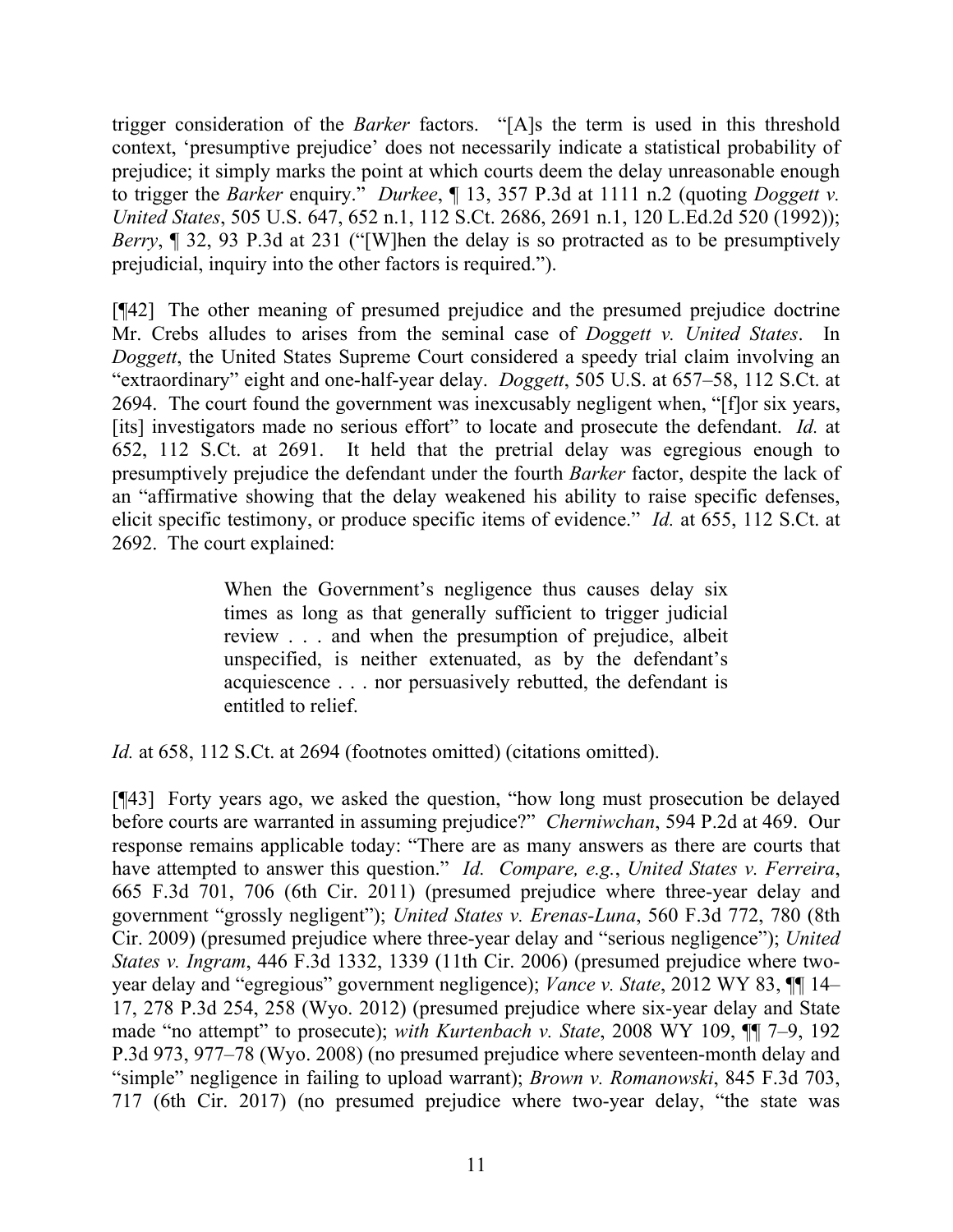negligent at most," and defendant not incarcerated during the delay); *United States v. Howard*, 218 F.3d 556, 565 (6th Cir. 2000) (no presumed prejudice where three and fivemonth delays in cases but government only negligent and no "evidence of affirmative misconduct"); *State v. Longhorn*, 2002 MT 135, ¶¶ 29–31, 49 P.3d 48, 54 (no presumed prejudice where six-year delay and state made "a diligent good faith effort" to find defendant), *overruled on other grounds by Giambra v. Kelsey*, 2007 MT 158, ¶¶ 29–31, 162 P.3d 134, 140–41. Courts interpreting *Doggett* "generally have found presumed prejudice only in cases in which the post-indictment delay lasted at least five years," *United States v. Serna-Villarreal*, 352 F.3d 225, 232 (5th Cir. 2003) (collecting cases), except where the government was responsible for the delay by virtue of something beyond simple negligence. *See Barker*, 407 U.S. at 521, 92 S.Ct. at 2187 ("[T]he right to speedy trial is a more vague concept than other procedural rights. It is, for example, impossible to determine with precision when the right has been denied. We cannot definitely say how long is too long in a system where justice is supposed to be swift but deliberate."). In other words, each case must be decided on its facts in light of the *Barker* factors.

[¶44] Here, Mr. Crebs's pretrial incarceration was significant but it did not extend the time of incarceration under the Fremont County charges, and the reasons for unwarranted delay were caused by negligence, not misconduct. The length of delay falls short of the egregious delay contemplated in *Doggett*. We conclude Mr. Crebs was not presumptively prejudiced.

# **2. Actual Prejudice**

[¶45] In the absence of presumed prejudice, we turn to actual prejudice. Like presumptive prejudice, actual prejudice should be assessed in the light of the "interests that the speedy trial right was designed to protect[.]" *Tate v. State*, 2016 WY 102, ¶ 39, 382 P.3d 762, 770 (Wyo. 2016). The interests that the speedy trial right was designed to protect are: (1) prevention of oppressive pretrial incarceration; (2) minimization of the accused's anxiety and concern; and (3) minimization of the possibility that a delay will hinder the defense. *Barker*, 407 U.S. at 532, 92 S.Ct. at 2193. The defendant bears the burden "to demonstrate and substantiate" he was prejudiced by the delay. *Fairbourn*, ¶ 57, 465 P.3d at 427 (citation omitted).

[¶46] Mr. Crebs contends he suffered "concrete prejudices" by "missing out on available resources provided to inmates in Wyoming Department of Corrections' custody." He claims this delay limited the substance abuse treatments available to him, and he could not participate in other programs intended to help him succeed on his release. Additionally, he believes he was not transferred to a minimum-security facility as quickly as he would have been had the State not delayed the prosecution of this matter. Mr. Crebs fails to produce any admissible evidence or testimony that he was in fact eligible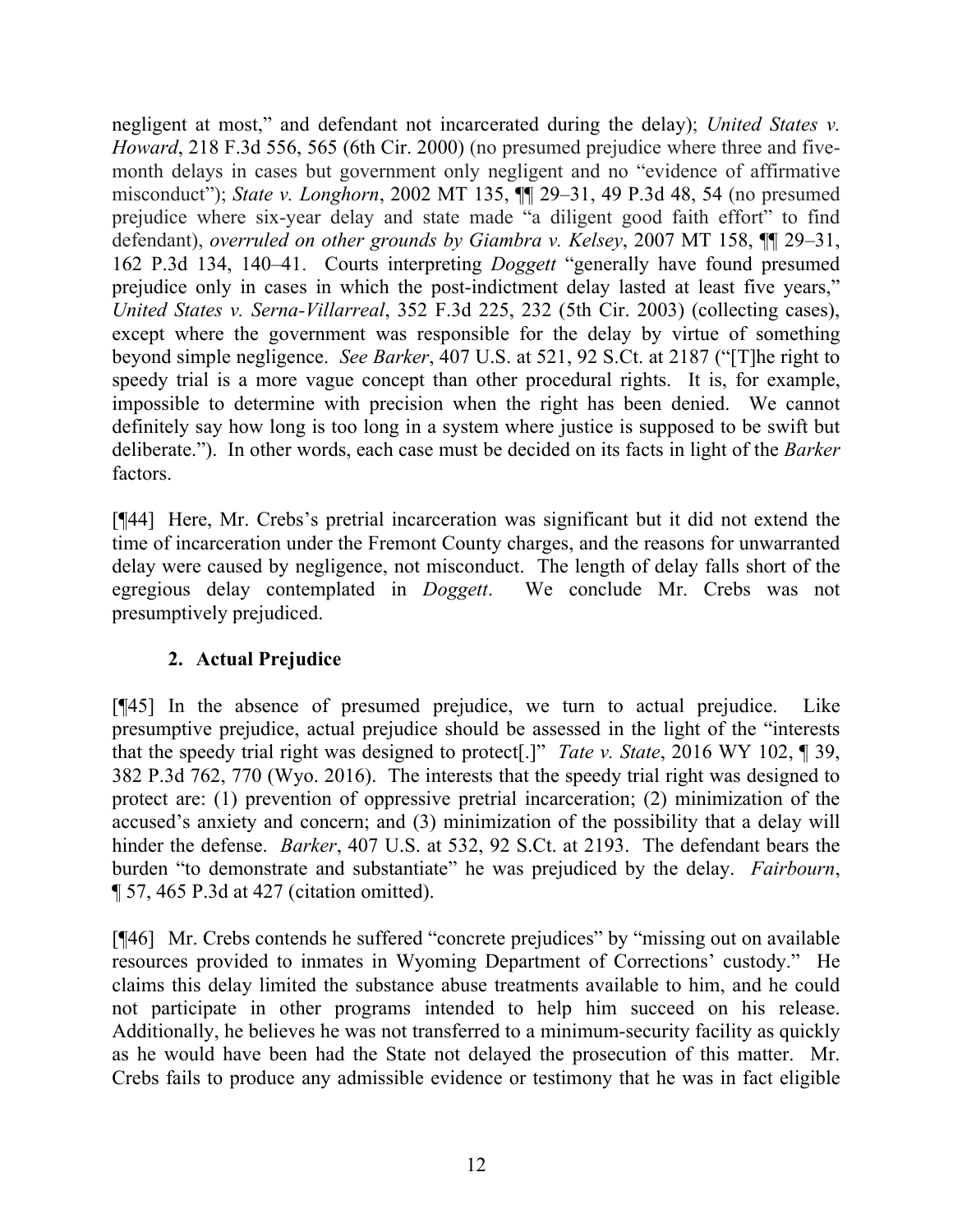for, but denied access to, treatment programs. He, likewise, does not substantiate his claim that he was eligible for transfer to a minimum-security facility.

[¶47] Mr. Crebs does not argue that he suffered lengthy pretrial incarceration or that his defense was impaired. He does claim the delay caused him pretrial anxiety, asserting he spent the delay "waiting and not knowing how his charges in Fremont County, Wyoming would be handled" and that he was "living with the uncertainty" of how his case would be resolved.

[¶48] Concern about outstanding charges is not extraordinary or unusual for an incarcerated offender with criminal matters pending in multiple jurisdictions. *See Hammond v. United States*, 880 A.2d 1066, 1087 (D.C. 2005) (finding "the lengthy sentence [the defendant] was serving and prior conviction minimizes [the defendant's] claim of anxiety"), *abrogated in part on other grounds by Davis v. Washington*, 547 U.S. 813, 821, 126 S.Ct. 2266, 2273, 165 L.Ed.2d 224 (2006). Additionally, pretrial anxiety—as well as other forms of prejudice—are "inevitably present in every case to some extent, for every defendant will either be incarcerated pending trial or on bail subject to substantial restrictions on his liberty." *Berry*, ¶ 46, 93 P.3d at 237 (quoting *Moore v. Arizona*, 414 U.S. 25, 27, 94 S.Ct. 188, 190, 38 L.Ed.2d 183 (1973)). Although Mr. Crebs argues he suffered pretrial anxiety during the delay, he provides only a generalized claim without specifics. He offers no corroborating evidence or testimony, nor does he allege that his anxiety was extraordinary or unusual. Without this "detailed record support," *Castellanos*, ¶ 89, 366 P.3d at 1303, we cannot say "that the appellant experienced an atypical level of anxiety[.]" *Boucher*, ¶ 19, 245 P.3d at 352; *Campbell*, 999 P.2d at 656 (anxiety is typically present with pretrial incarceration, so to prevail an appellant "must demonstrate that she suffered prejudice in an extraordinary or unusual manner"); *Wehr*, 841 P.2d at 114 (refusal to find prejudice when appellant failed to demonstrate "that he suffered prejudice in any extraordinary or unusual manner"); *Webb*, ¶ 24, 401 P.3d at 924 (finding appellant's "blanket statement" about pretrial anxiety "insufficient to establish the extraordinary or unusual pretrial anxiety required to show prejudice"). Mr. Crebs's arguments are insufficient to establish actual prejudice. *Durkee*, ¶ 38, 357 P.3d at 1116 (bare assertions of pretrial anxiety "are insufficient to warrant our consideration of those factors"); *Tate*, ¶ 38, 382 P.3d at 770 (same). This factor weighs against him.

## **E. Balancing of the Factors**

[¶49] We find that both parties bore responsibility for portions of the delay. Mr. Crebs committed crimes in more than one county. While Fremont County failed to act, the inaction arose from inadvertence and negligence. Mr. Crebs failed to establish prejudice under the fourth factor, which weighs against him. In such a case, "the other three *Barker* factors **must weigh heavily** in his favor to establish a speedy trial violation." *Fairbourn*, ¶ 59, 465 P.3d at 427 (quoting *Webb*, ¶ 23, 401 P.3d at 924). They do not.